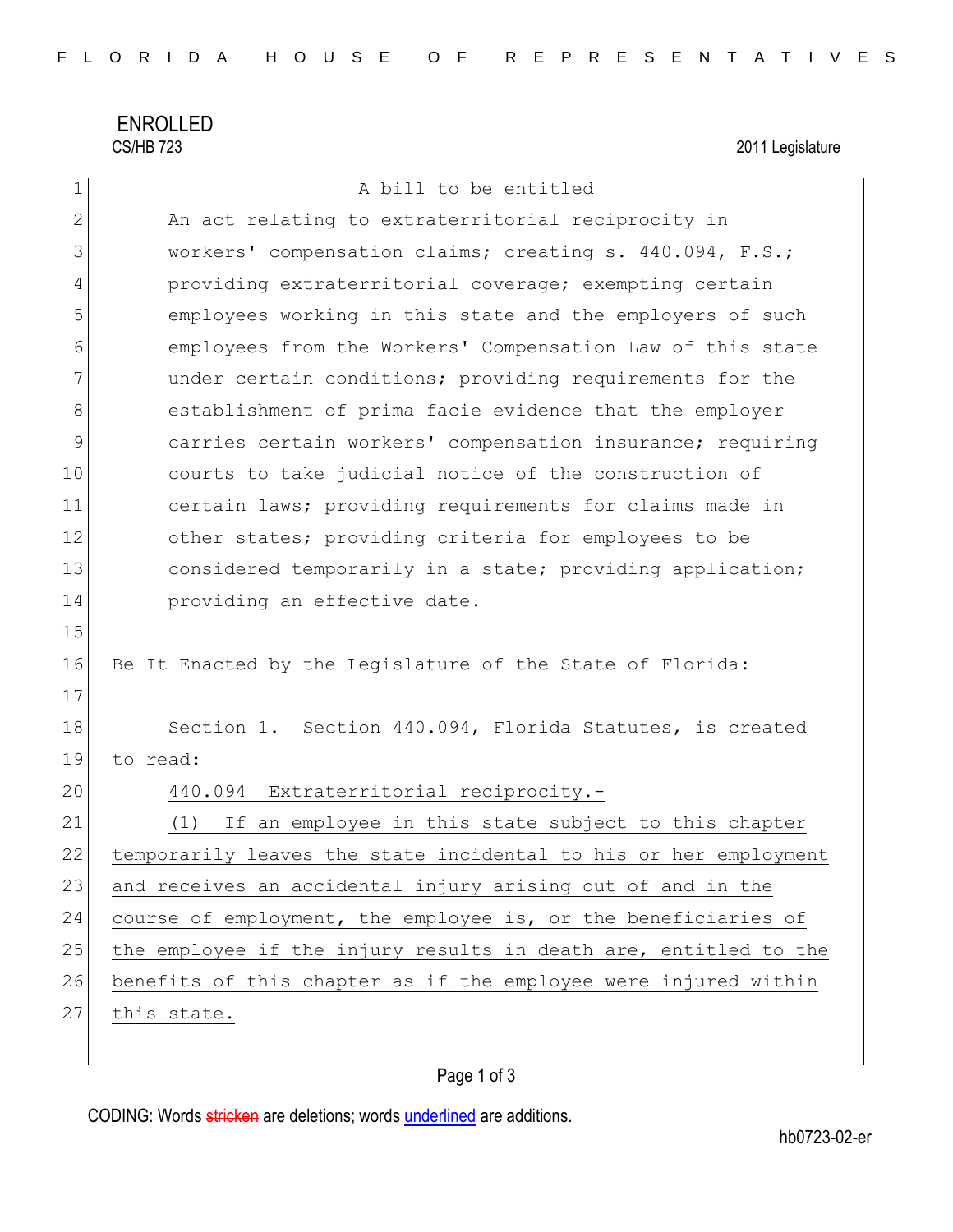## ENROLLED<br>CS/HB 723

2011 Legislature

| 28 | (2) An employee from another state and the employer of the      |
|----|-----------------------------------------------------------------|
| 29 | employee in the other state are exempt from this chapter while  |
| 30 | the employee is temporarily in this state doing work for the    |
| 31 | employer if:                                                    |
| 32 | The employer has furnished workers' compensation<br>(a)         |
| 33 | insurance coverage under the workers' compensation insurance or |
| 34 | similar laws of the other state to cover the employee's         |
| 35 | employment while in this state;                                 |
| 36 | The extraterritorial provisions of this chapter are<br>(b)      |
| 37 | recognized in the other state; and                              |
| 38 | (c) Employees and employers who are covered in this state       |
| 39 | are likewise exempted from the application of the workers'      |
| 40 | compensation insurance or similar laws of the other state.      |
| 41 | The benefits under the workers' compensation insurance<br>(3)   |
| 42 | or similar laws of the other state, or other remedies under     |
| 43 | similar law, are the exclusive remedy against the employer for  |
| 44 | any injury, whether resulting in death or not, received by the  |
| 45 | employee while temporarily working for that employer in this    |
| 46 | state.                                                          |
| 47 | A certificate from the duly authorized officer of the<br>(4)    |
| 48 | appropriate department of another state certifying that the     |
| 49 | employer of the other state is insured in that state and has    |
| 50 | provided extraterritorial coverage insuring employees while     |
| 51 | working in this state is prima facie evidence that the employer |
| 52 | carries that workers' compensation insurance.                   |
| 53 | Whenever in any appeal or other litigation the<br>(5)           |
| 54 | construction of the laws of another jurisdiction is required,   |
| 55 | the courts shall take judicial notice of such construction of   |

## Page 2 of 3

CODING: Words stricken are deletions; words underlined are additions.